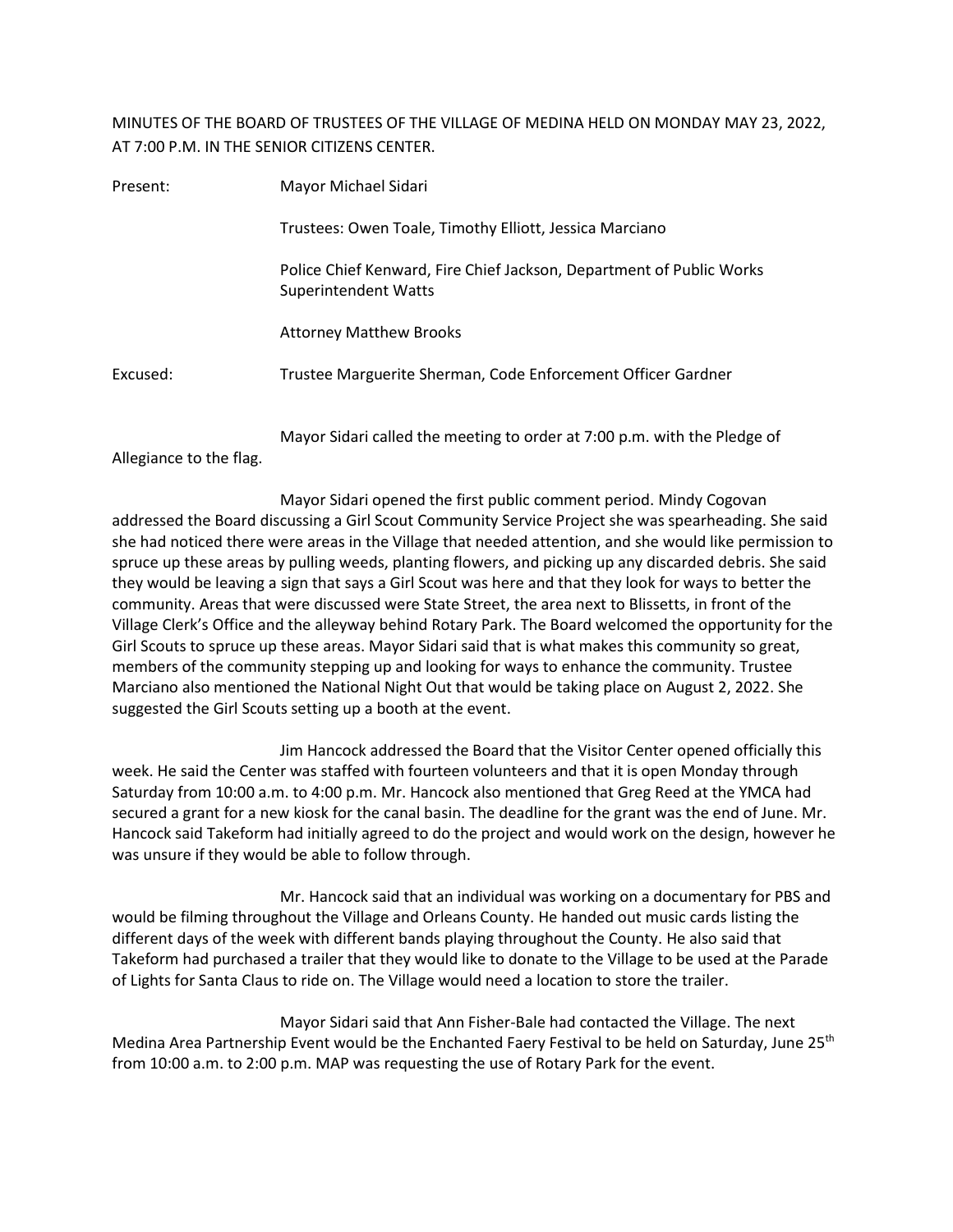A motion was made by Trustee Elliott and seconded by Trustee Marciano. The VFW is authorized to place a banner at Butts Park advertising the Chicken BBQ to be held on Memorial Day.

> All ayes Motion carried.

A motion was made by Trustee Toale and seconded by Trustee Marciano. Village dumpsters will be provided to the Orleans Cooperative Extension for the Orleans County 4-H Fair held from July 25-July 30, 2022.

> All ayes Motion carried.

Mayor Sidari said the Orleans Renaissance Group was requesting no parking signs to be posted along one side of State Street during the Blues Thursdays events and anywhere else the Police deemed necessary. Chris Busch, a representative of the Orleans Renaissance Group, addressed the Board stating that they are trying to encourage parking in the municipal lots instead of on the street.

Mayor Sidari said that he had received a request from the Medina Boxwood Cemetery Commission requesting use of the Perpetual Care Funds targeting headstone resetting and repair. Attorney Brooks stated the issue of spending is a gray area. Mayor Sidari said he spoke with a representative at the New York State Division of Cemeteries and that the State does not have control over a municipal owned cemetery, however the commission by-laws and minutes state that only the interest may be spent. Jake Hebdon addressed the Board and said that being cautious is good but there are problems in the cemetery that need to be addressed. The matter was tabled until the Clerk-Treasurer could research the older records of when the Perpetual Care Fund was first established and placed in a trust.

Police Chief Kenward showed new Axon Body Cameras to the Board to inspect. Chief Kenward said that Motorolla would be coming out on Wednesday May 25, 2022, to introduce their body cameras if any members of the Board were interested in comparing the two cameras. Chief Kenward also said that he would be in contact with the District Attorney's office to see if Motorolla is compatible with the system they are using.

Fire Chief Jackson requested that the Board consider ordering a new ambulance for fiscal year 2023-2024 as there is a supply chain shortage. If ordered now, the anticipated delivery date would be November 2023 to February 2024. The matter was tabled until funding is discussed.

Mayor Sidari said the YMCA had submitted three designs for the Board's consideration for the 9-disc golf course to be placed at Gulf Street Park. Mayor Sidari suggested that the Superintendent of Public Works complete a walk through with the Parks Committee and then make a recommendation. The matter was tabled.

Mayor Sidari said that one application had been received for the position of part time laborer in the Department of Public Works. The Board discussed the lack of applicants and to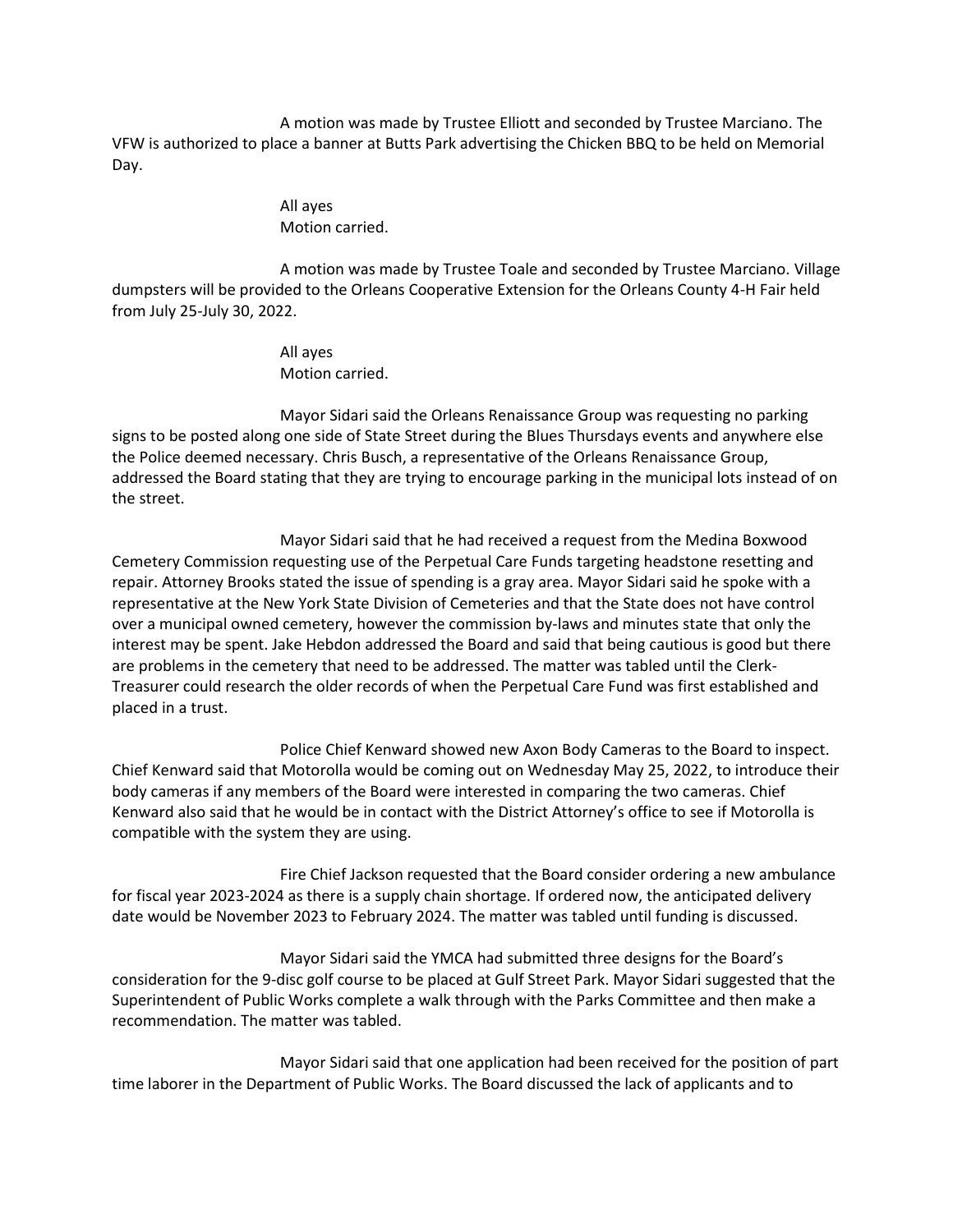increase the starting pay from minimum wage to \$15.00 an hour, while decreasing the number of part time laborers from three positions to two.

A motion was made by Trustee Marciano and seconded by Trustee Toale. The part time summer help positions within the Department of Public Works will have a starting wage of \$15.00 per hour and the number of positions is decreased from three positions to two positions.

> All ayes Motion carried.

 A motion was made by Trustee Toale and seconded by Trustee Elliott. Jacob Bensley is hired to the position of part time laborer in the Department of Public Works, to be paid an hourly rate of \$15.00 per hour with a start date of May 31, 2022.

> All ayes Motion carried.

A motion was made by Trustee Toale and seconded by Trustee Marciano. The Medina Railroad Museum is authorized to use the Senior Citizen Parking Lot for the Thomas the Train Event to be held on June 10 through June 12, 2022.

> All ayes Motion carried.

A motion was made by Trustee Toale and seconded by Trustee Elliott. The Clerk-Treasurer is authorized to make appropriate budget transfers within the General, Water and Sewer Funds to balance the budget.

> All ayes Motion carried.

 A motion was made by Trustee Toale and seconded by Trustee Elliott. The following resolution authorizing the Tax Warrant for the Village of Medina fiscal year June 1, 2022, to May 31, 2023.

RESOLVED, that there be levied and assessed against the real property of the Village of Medina the following sums for Village Government and other charges for the fiscal year 2022-2023, with an estimated tax rate of \$18.95 per thousand, subject to a levy apportionment using applicable 2022 Town of Ridgeway and Town of Shelby equalization rates.

| General Fund                         | \$3,296,140.00 |
|--------------------------------------|----------------|
| Delinguent Water Rents               | 39,708.84      |
| <b>Delinquent Sewer Rents</b>        | 26,802.74      |
| <b>Property Maintenance Charges</b>  | 1.985.00       |
| <b>Vacant Building Registry Fees</b> | 61,265.35      |
|                                      |                |

Total Taxes and Charges \$3,425,901.93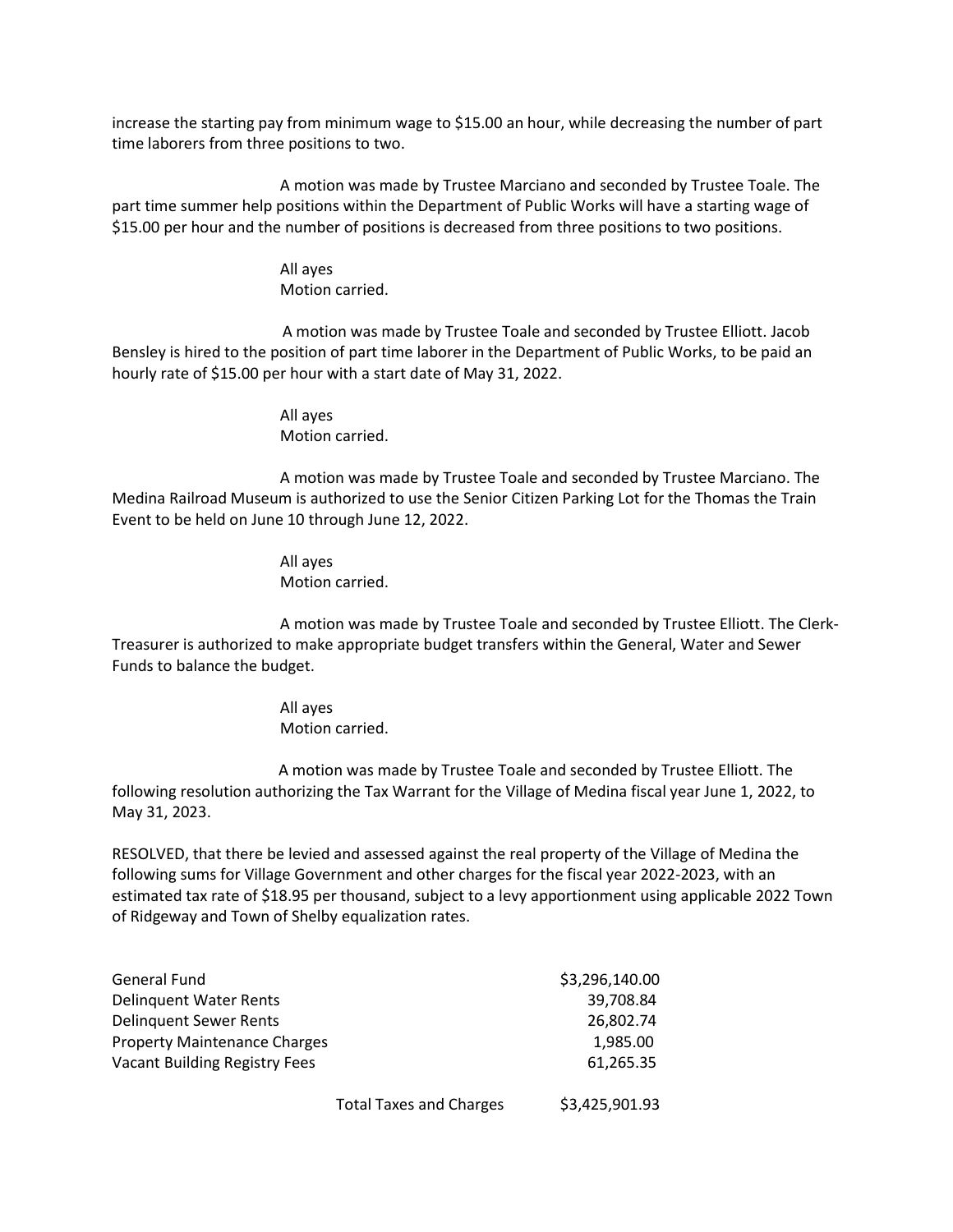A motion was made by Trustee Marciano and seconded by Trustee Elliott. Department Heads will be given a 2% salary increase effective June 1, 2022.

 A motion was made by Trustee Elliott and seconded by Trustee Toale. The minutes of April 25, 2022, and May 9, 2022, are approved as submitted.

> All ayes Motion carried.

A motion was made by Trustee Marciano and seconded by Trustee Toale. The bills as submitted are authorized for payment.

> All ayes Motion carried.

Superintendent Watts presented his monthly report. Hometown Hero Banners were in the process of being put up. His department had been working on repairing minor leaks in the Village. The Gazebo in the Canal Basin has been removed.

Fire Chief Jackson said that his department was working on a cost analysis on the broken oxygen machine. He said that due to COVID, there were scheduling adjustments at the Fire Academy. He said the theme for this year's EMS week was "Rising to the Challenge." He thanked Orleans Community Health for their generosity during EMS week.

Police Chief Kenward said that Officer Meredith was in his second and final week of Instructor Development School. He also would be enrolling in a free two-day School Resource Officer Training to be held in August. He said they would be conducting their spring / summer firearms in service next month. He said he was working with the other departments for the Memorial Day Parade. He also stated his department was asked to assist the Albion Police Department with a 5K run at the Strawberry Festival. Since their department assists the Village during the Parade of Lights, he recommended sending two officers per their request for assistance on June 11, 2022.

Attorney Brooks requested an executive session to discuss pending litigation.

Trustee Marciano suggested that the Board consider placing a law on the books on restrictive parking.

Mayor Sidari said the Skate Jam is cancelled and a new date would be provided to the Board. He also said that he attended a ribbon cutting in the beautiful Village of Fairport.

A motion was made by Trustee Elliott and seconded by Trustee Toale. The meeting is adjourned into Executive Session at 8:18 p.m. to discuss pending litigation.

> All ayes Motion carried.

A motion was made by Trustee Toale and seconded by Trustee Elliott. The meeting is adjourned at 8:37 p.m.